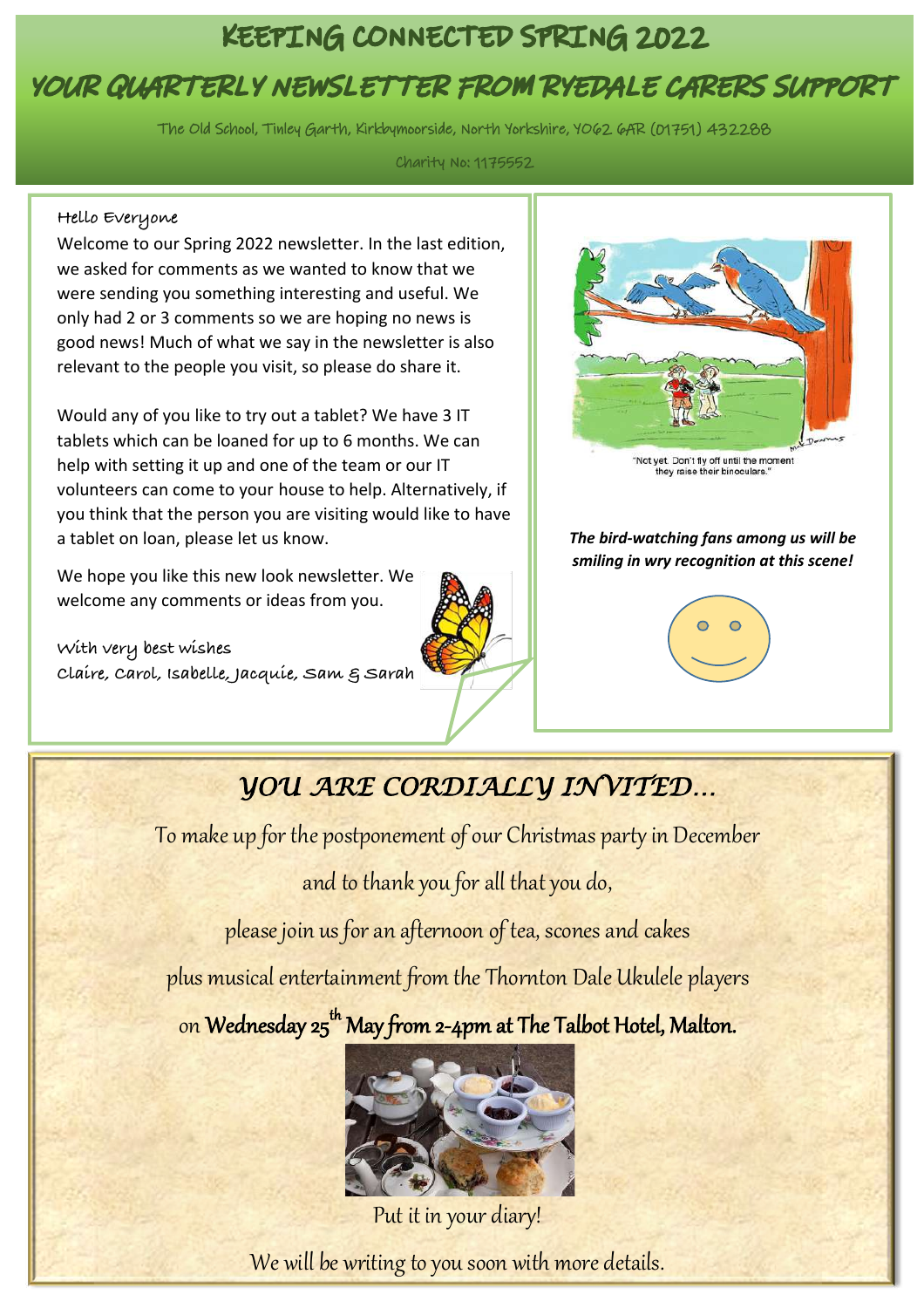

#### **Home Sweet Home Quilts On Tour**

Well, what a journey our quilts have been on! They have been on show in all the Ryedale libraries (Norton, Pickering, Helmsley, Kirkbymoorside, Malton) and then, by popular demand, moved to some libraries on the Coast (Filey, Derwent Valley Bridge and Newby & Scalby)  $\circledcirc$ 

We'd like to say a huge 'thank you' to Fiona Diaper, Outreach Librarian, who has arranged and transported the quilts to each of the libraries and to the Quilters Guild in York for loaning us their sturdy display stands.

We have received some fantastic comments from visitors to the libraries:-

'What a beautiful piece of art and crafting a joy to look at. You have inspired me to get my needles and thread out. Thank you for sharing.'

'Stunning surprise when I came in, spent ages looking at each piece. Very topical of the year and nice to see reciprocating emotions. I envy the skill of such neat pieces.'

One of our quilters told us: 'A friend of mine who is a volunteer librarian said she has been moved to tears by the stories. She also said that two ladies who came specifically to see the quilts, also joined the library. They had not been in a library since school days!'



#### **Where next?**

If you have any thoughts on any local groups or organisations that maybe interested in displaying the quilt, please do get in touch with us.



We're delighted that David Brewster, one of our stalwart volunteers and trustees, has been given the High Sheriff's Award in recognition of his good and valuable service to the community  $\cup$  As many of you know, David is a very worthy recipient of this award as he is actively involved in a number of Ryedale charities including Ryedale Carers Support, Next Steps, Helmsley Walled Garden and Ryedale Special Families.

"**A fantastic achievement and very well deserved. I've only been with Ryedale Carers Support for 14 months and the work David has done is amazing and inspiring. Congratulations** " *Sam B, Admin for RCS* **"Congratulations David - lovely to see that you've been rewarded for all your hard work. Well done** *" Liz, RCS volunteer*

**"A truly well deserved award for a truly amazing gentleman. Well done David, I couldn't think of a better person to receive it. He must be very proud, just like we are of him ! Congratulations David"**



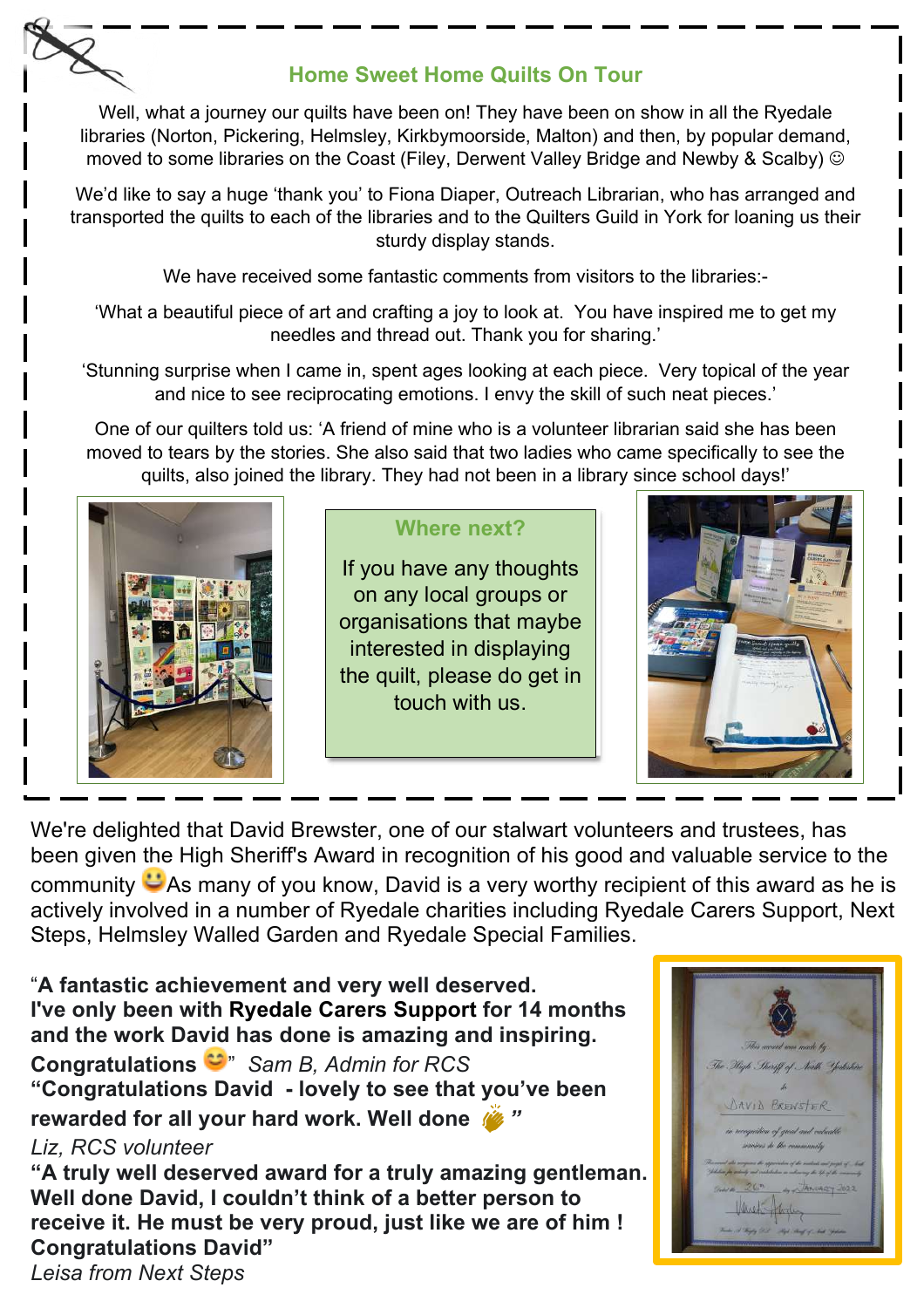

from Ryedale Folk Musuen Allowance Time, Oxclose Farn Allowance Time, Oxclose Farm Ryedale Folk Musuem

'If it had been any better, we wouldn't have got it. And if it had been any worse, we wouldn't have drunk it'

#### **FROM PLOUGH TO PLATE: OUR LOCAL MEMORIES**

Benny's humorous take on his memory of the 'small beer' given to farmhands back in the day was just one of many wonderful stories shared by those who came to our Food & Farming reminiscence workshops in North Ryedale for 3 sessions between October and January.

Fascinating local photos and resources from the North Yorkshire Record Office and local museums, together with engaging and informative presentations by Virginia Arrowsmith, meant that we all learnt something new as well as hearing each other's stories.

Tales of pig-keeping, rhubarb picking, rosehip gathering and hiring fairs kept us entertained and amused. Vintage artefacts to touch and Yorkshire fare to taste helped to give everyone a real 'feel' for how some things have changed - and others have not!



We will be running 3 Plough to Plate sessions for South Ryedale at Malton Rugby Club, starting on 29<sup>th</sup> April. Letters will be going out to clients in early March. Transport will be provided. Please let us know if you or the person you support would like to come along.



If you fancy a trip down memory lane in the meantime, Ryedale Folk Museum are running monthly reminiscence sessions at Pickering Library from 1st March: see our back page for details.